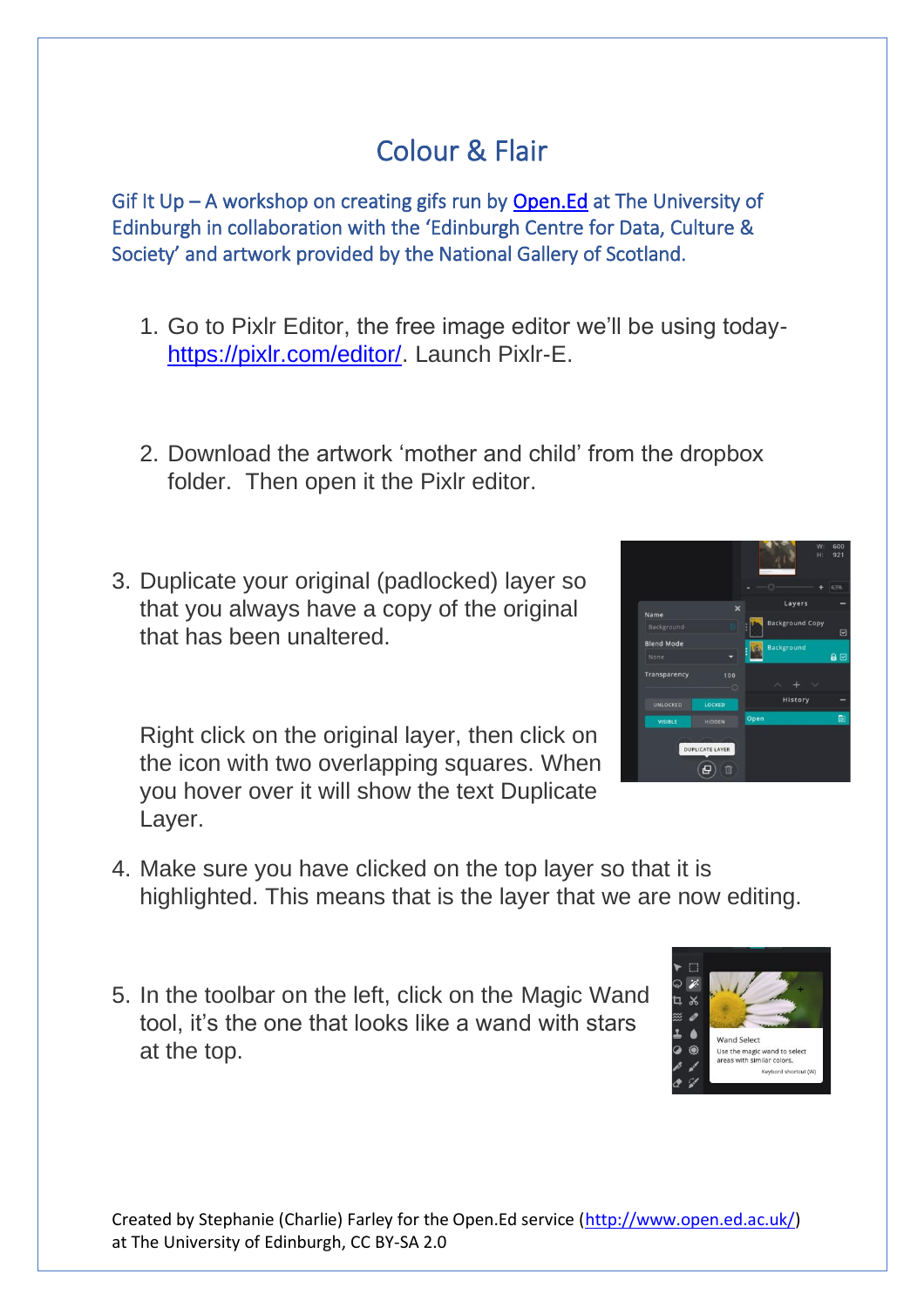Use the wand and click on the yellow area above the mother and child. This will select all the pixels in that colour range.



6. To change the colour of the yellow background, go to the top menu, select Adjustment, then Hue & Saturation. Then slide the Hue bar to change the colour and Saturation to change the intensity. When you're happy with the colour change click apply.

|            | Hue & saturation | $\boldsymbol{\mathsf{x}}$ |
|------------|------------------|---------------------------|
| Hue        | Ō.               | $-11$                     |
| Saturation |                  | $\mathbf{0}$              |
| Lightness  |                  | o                         |
| Colorize   |                  |                           |
| 中          | CANCEL           | <b>APPLY</b>              |
|            |                  |                           |



7. Save this altered version of the artwork using a numbered saving convention, e.g. 'mother and child 2'.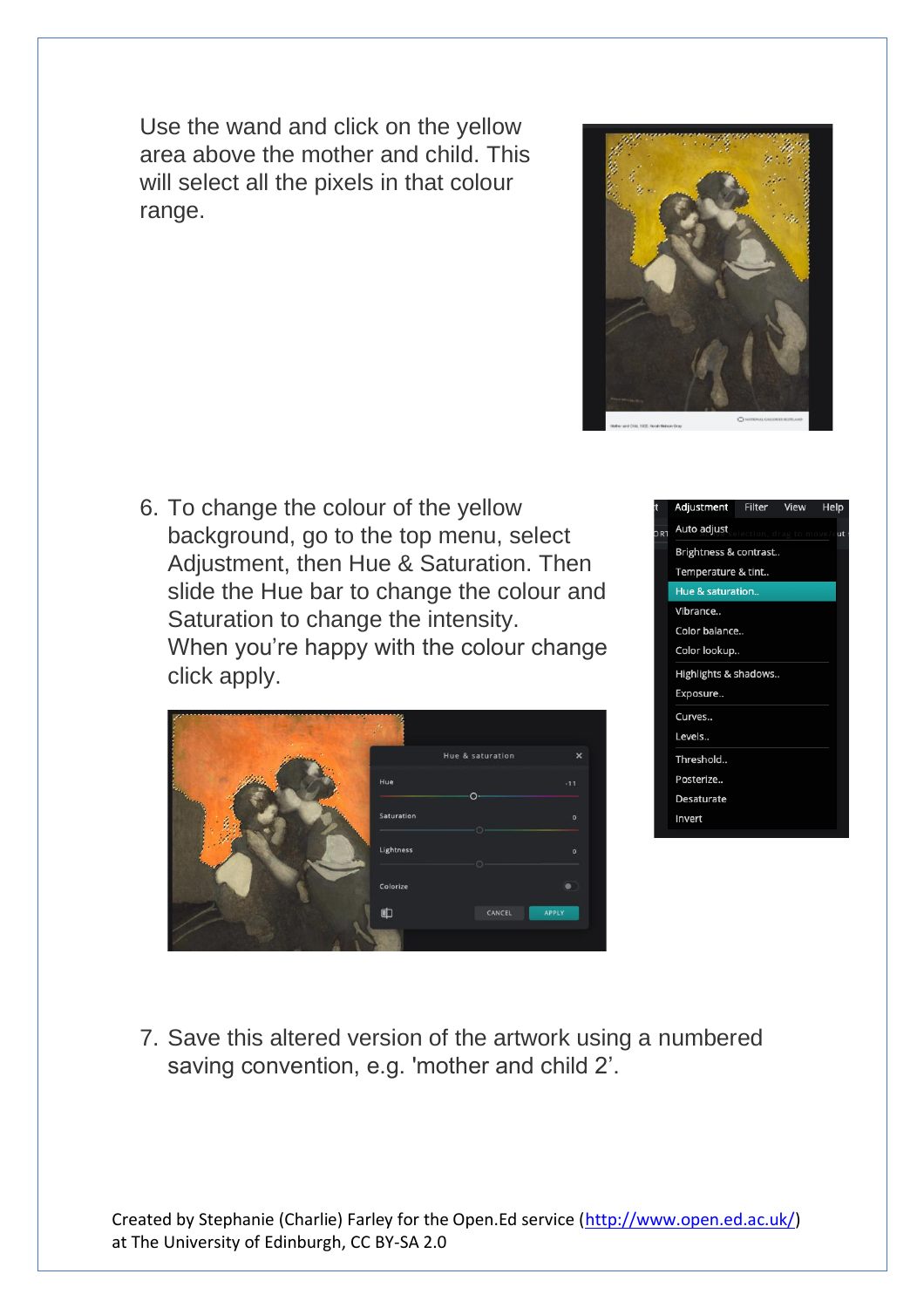8. Let's add some flair. When you add stickers using the Giphy app, there's not a lot of control over when they pop up, how they move, or when they disappear.

You can create your own flair and sticker effect by adding image elements to layers of your artwork and saving each new version.

Give it a go by opening up a new browser tab and going to [https://emojipedia.org/.](https://emojipedia.org/) Search for an emoji you would like to add to your new gif, then copy it from the site.



9. Go back to your Pixlr-E, click on your top layer, then paste your emoji.

Click on the blue circle to change the angle, drag and drop to place it on your artwork.

When you're happy, save this version using your naming convention.



10. Repeat the above steps, altering the background colour,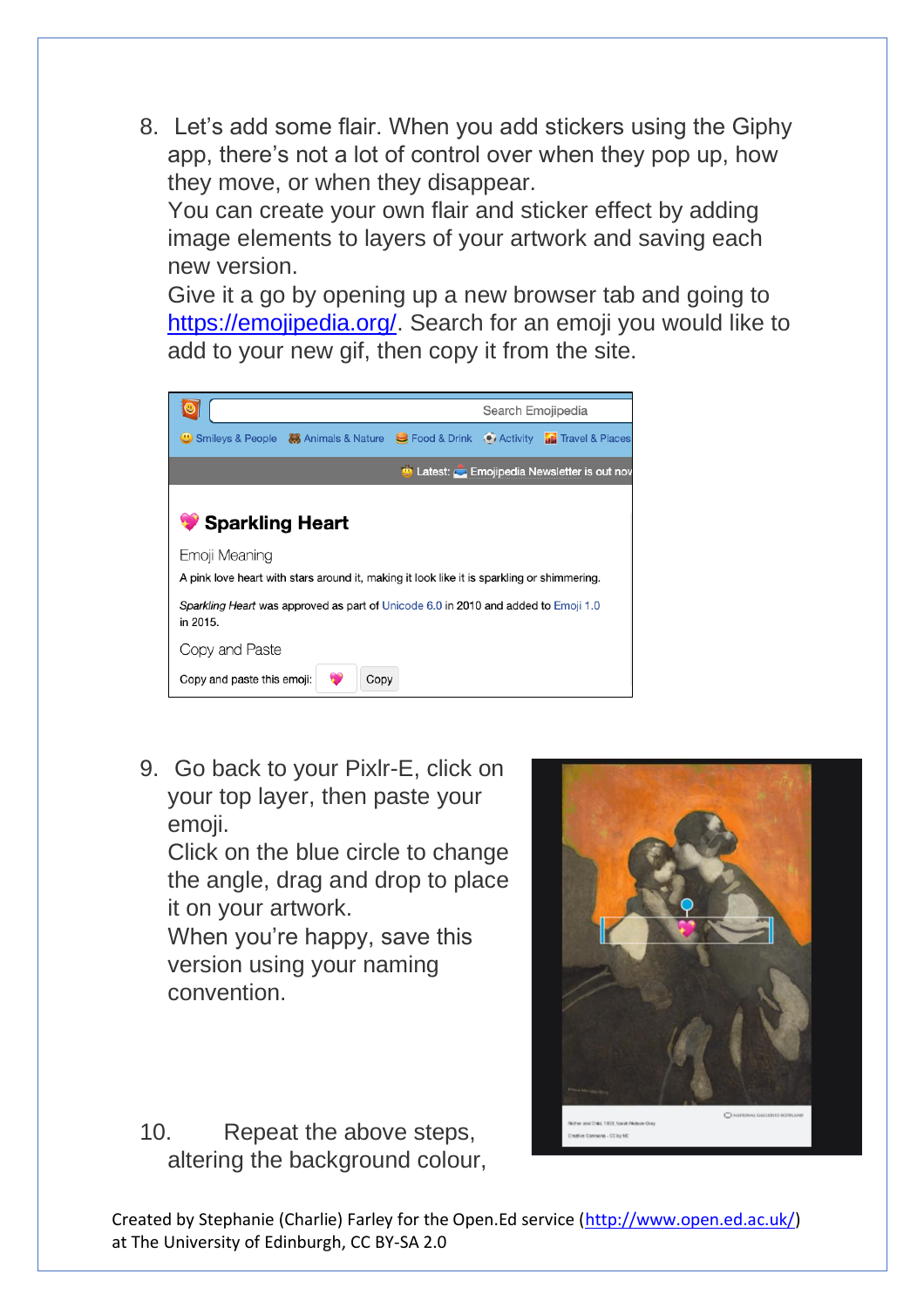and adding or moving, or removing emojis with each version that you save.

11. Once you're happy with the number of layers you have created, the next step is to collect all your edited images into one folder. Create a new folder on your desktop and name it something memorable, e.g. Mother and Child..

Go to your CDCS Gif It Up folder and drag and drop or copy the original Mother and Child artwork into the new folder.

Go to your downloads folder and drag and drop or copy all of your new Mother and Child images into the new folder. This will make the next step much easier.

12. In your browser open up<https://ezgif.com/maker>

Click on 'Choose Files' and select your saved and hopefully numbered images from the folder. Then click on 'Upload and make a GIF!'.

| Today                                        |
|----------------------------------------------|
| 橋<br>mother and child 7.jpg                  |
| 屬<br>mother and child 6.jpg                  |
| mother and child 5.jpg<br>喻                  |
| 喻<br>mother and child 4.jpg                  |
| 画<br>mother and child 3.jpg                  |
| 編<br>mother and child 2.jpg                  |
| 鳴<br>mother and child 1.jpg                  |
| mother and child norah neilson gray.jpg<br>玛 |
|                                              |

17. You can reorder your images, now frames, into the order you would like the movement to happen. Just drag and drop the frames into your preferred order.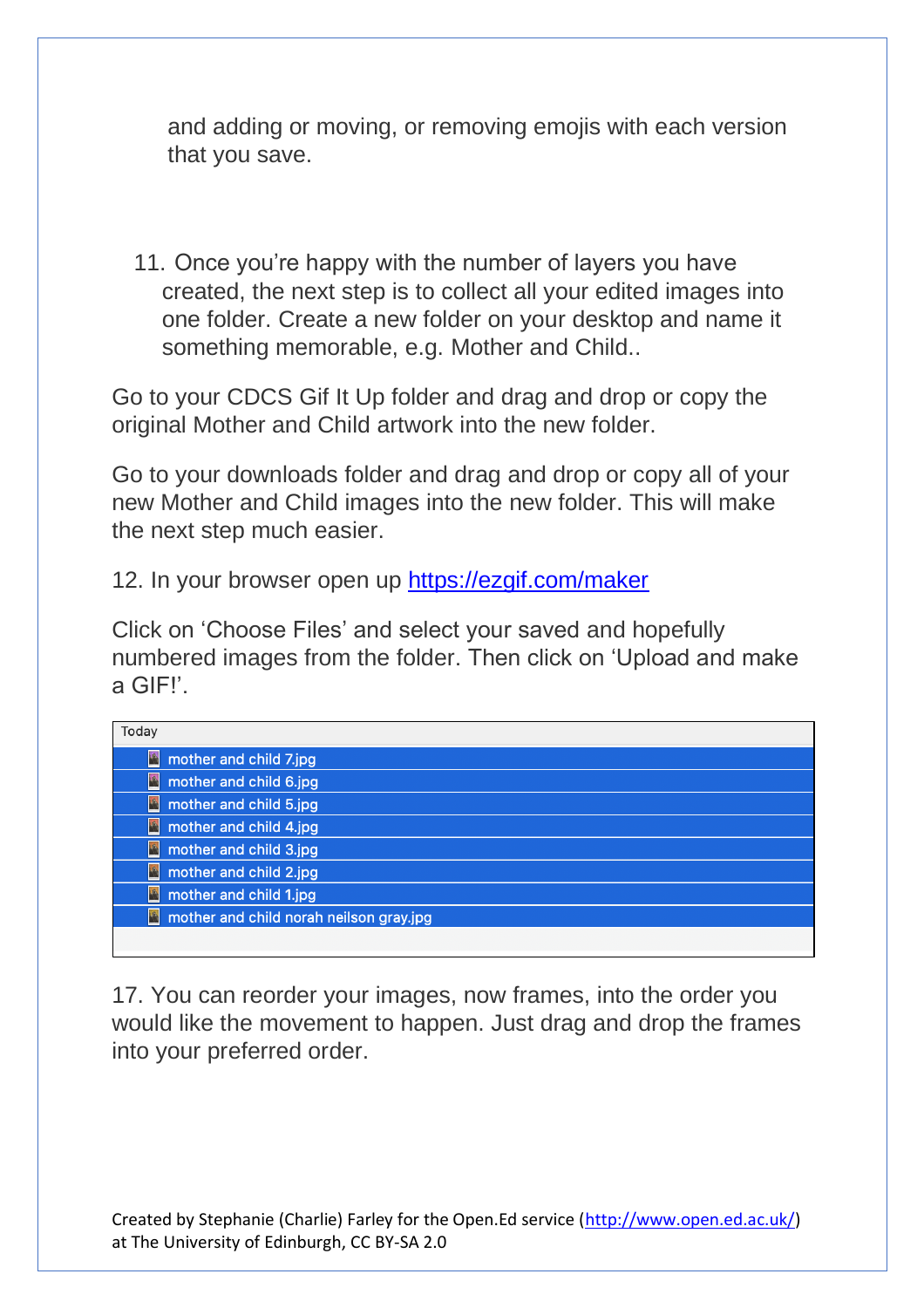

18. Play with options:

To set how quickly you want the gif to change from one image to next, increase or decrease the Delay.

To ensure that the gif will continue to loop, leave the Loop count empty. If you want it to stop after a certain number of loops, add that number into the loop box. To add a crossfade effect from one image to another in your gif, select 'crossfade frames' and how long you want the delay to last.

If you wanted text to show on specific frames you can choose to go back and make additional versions and edits in the Pixlr E editor and then upload them to the Ezgif maker.

Explore with the options, then when you're ready, click on 'Make a GIF!'.

## **Extras!**

Want another way to some text to your Gif other than editing the frames or using Giphy? Click on the 'Write' box.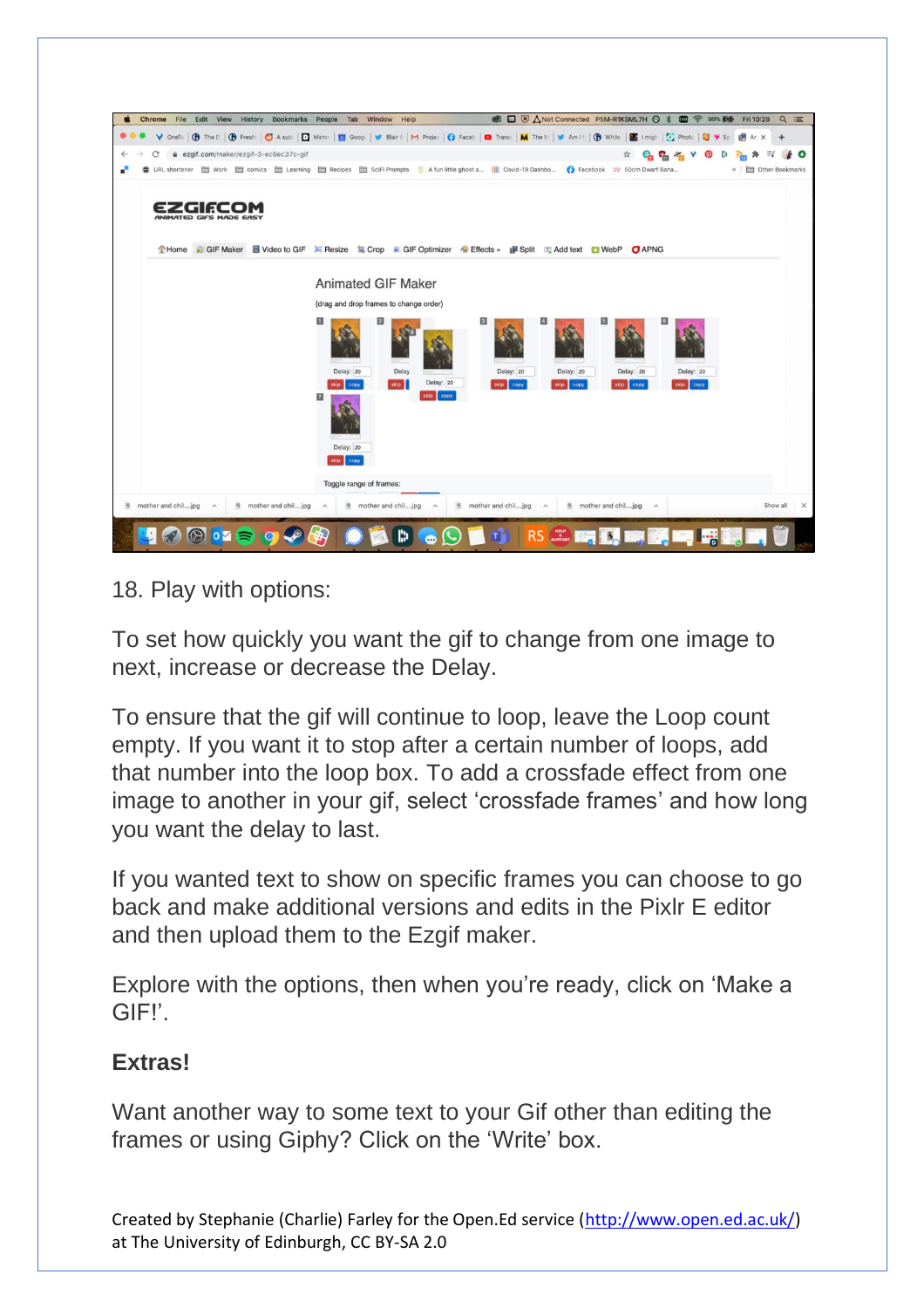

Scroll down to 'Enter annotations' and write your text in the white box.

Play around with font size, font, colour, etc. Click on Set to add your text to the gif, then drag and drop to place it where you prefer.

Add different letters or text to each section of your gif if you wish.

When you're ready click on 'Create GIF!

Want more?? Click on the 'Effects' button.



Try some of the different options and see what difference the various effect options make to your gif.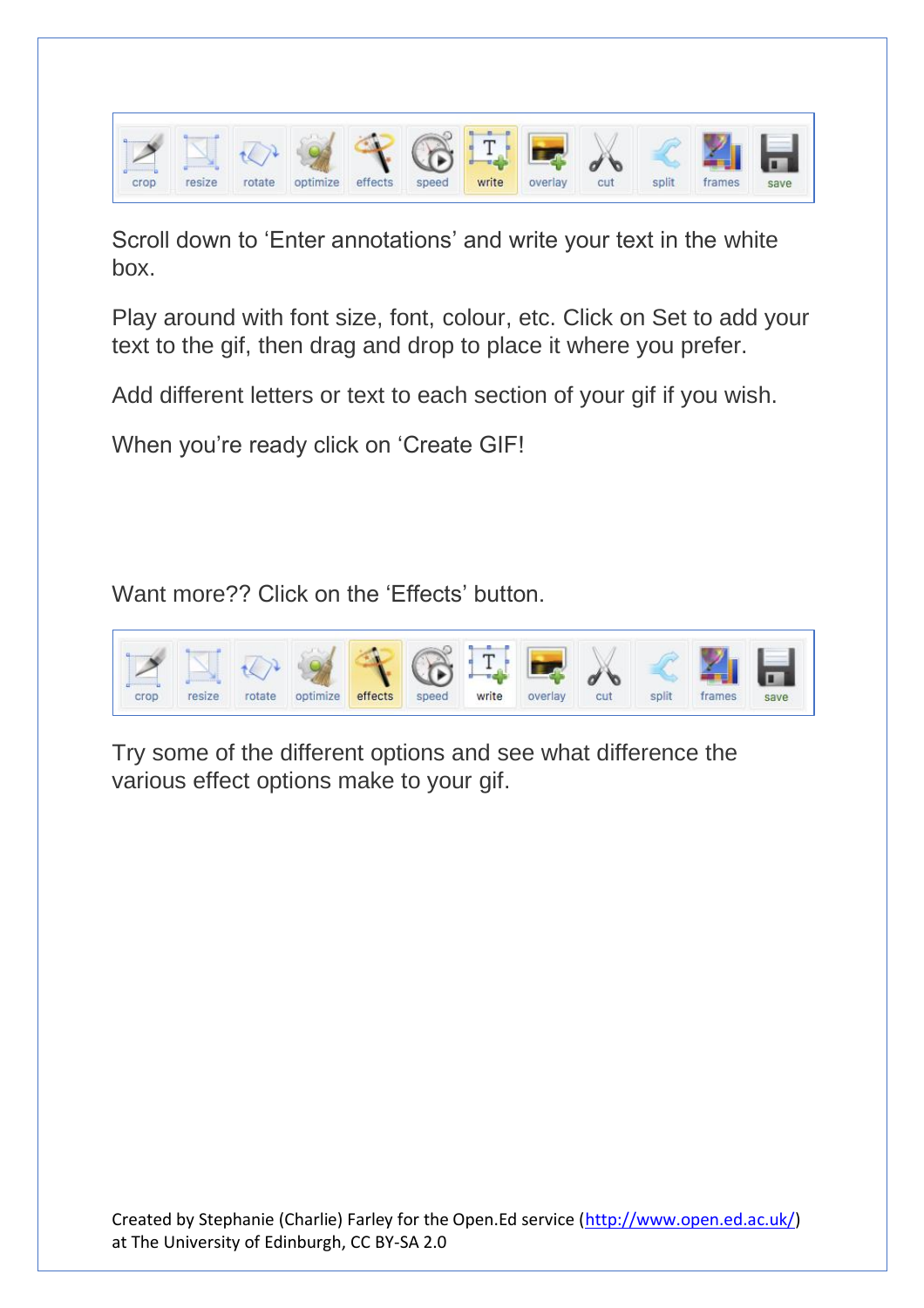| Colorize:<br>Hue<br>100<br>Saturation<br>100<br>Lightness<br>100<br>Brightness and contrast:<br><b>Brightness</b><br>0                                                | Color presets:<br>□ grayscale<br>$\Box$ sepia<br>□ E monochrome<br>negative (invert colors)<br>$\Box$ $\blacksquare$ tint                                                                                                   |
|-----------------------------------------------------------------------------------------------------------------------------------------------------------------------|-----------------------------------------------------------------------------------------------------------------------------------------------------------------------------------------------------------------------------|
| Contrast<br>0                                                                                                                                                         |                                                                                                                                                                                                                             |
| <b>Transformations:</b><br>$\Box$ if flip (vertical)<br>flip (horizontal)<br>o v rotate 90 degrees<br>rotate 270 degrees<br>$\Box$ <sup>12</sup> rotate 45<br>degrees | <b>Animation flow:</b><br>$\Box$ $\bullet$ reverse<br>change the number of times to play (loop)<br>□ <sup>■</sup> run to the end and reverse back to the start<br>add second counter<br>$\Box$ E fade in<br>$\Box$ fade out |
| Replace color with transparency:<br>$\Box$ white<br>$\Box$ black<br>Custom (HEX): # FF0000                                                                            | <b>Blurring and Sharpening:</b><br>gaussian blur<br>□ sharpen                                                                                                                                                               |
| Filters:<br>□ Gotham<br>$\Box$ Lomo<br>□ Nashville<br>□ Toaster<br>□ Vignette<br>Polaroid                                                                             |                                                                                                                                                                                                                             |
| Frames:<br>□ Camera<br>□ Fuzzy<br>Rounded corners<br>□ Solid border                                                                                                   |                                                                                                                                                                                                                             |

To see the effect, they have on your gif, click on the Apply selected!' button at the bottom of the page.

## Optimisation

Check the file size of your gif. Twitter only accepts gifs up to 5MB. If your gif is too large you can optimise the gif to reduce the file size.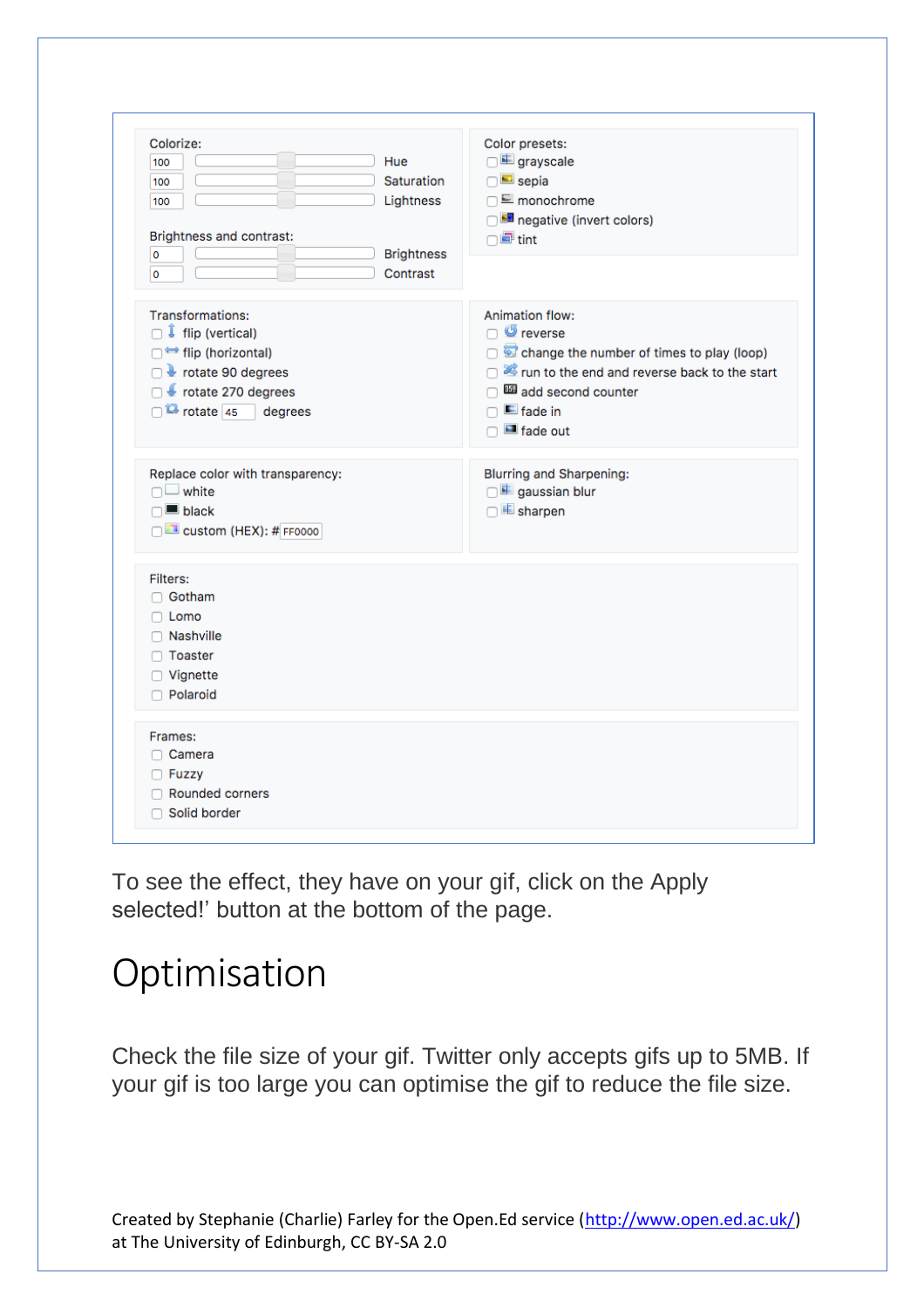

Click on the 'optimize' button in the tools tab.

The tool will suggest an optimisation method and compression level. Further information about what these mean is provided at the bottom of the page.

Select your method and compression level, then optimise your gif.

Once done, save your gif so you can upload it to social media channels or share it with friends.

## Share on Giphy

In another browser tab to go Giphy.com [https://giphy.com/.](https://giphy.com/) You can choose to sign in with an account or not. Having an account can be useful for tracking the gifs you create.

| <b>h GIPHY</b>                   | Reactions | Entertainment | <b>Sports</b> | <b>Stickers</b> | <b>Artists</b> | <b>Upload</b> | Create | Log In    |  |
|----------------------------------|-----------|---------------|---------------|-----------------|----------------|---------------|--------|-----------|--|
| Search all the GIFs and Stickers |           |               |               |                 |                |               |        |           |  |
| <b>TRENDING NOW</b>              |           |               |               |                 |                |               |        | Auto Play |  |

IF you would like to add additional filters, stickers, or effects that you might want, click on 'Create'. Make your additions, then 'Continue to Upload'.

OR

IF you are happy with your gif the way it is, click on 'Upload.